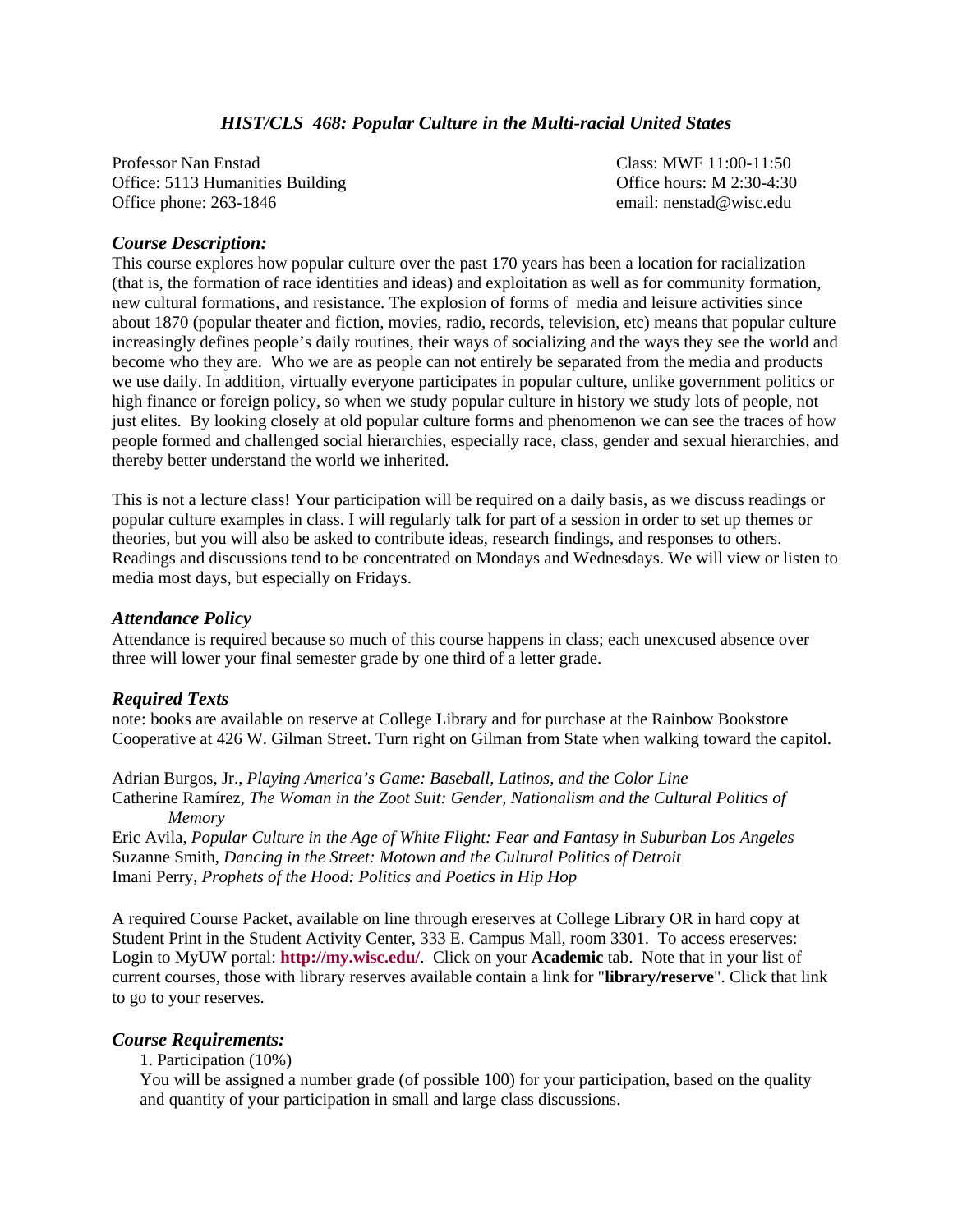#### 2. Learn@UW assignments (10%)

You will be asked to contribute thoughts or questions or other information related to the readings on Learn@UW on a weekly basis. You will receive the assignments via the email list. You must complete all of these brief assignments in order to receive full credit. Total number of possible points for all assignments is 100.

3. Position Paper (15%) This paper will ask you to take a position on a question emerging from Unit 1. 4 pages.

### 4. Exam I (in class) (20%)

This in-class exam will consist of identifications, short answers, and a short essay. Covers everything in Unit 2, except for Avila. You will receive a study sheet in advance, and will be allowed to bring in one 3x5" index card with notes.

### 5. Exam II (take home) (20%)

This take-home exam will consist of identifications and an essay. Covers everything in Unit 3 and in Unit 4 through 11/13.

### 6. Final Paper (25%)

This final paper will be written in response to a question I provide. You will draw upon three sources in order to discuss the question: some aspect of rap; another popular culture form we have discussed in the class; and a "subcultural" popular culture form that you find interesting that we have not discussed in class. You will receive more detailed parameters near the end of the semester. 8 pages.

*Course Schedule* (note: compete readings before class. Please bring relevant readings to class.)

# *Unit One: Foundations-- Race as Performance*

Week 1: *How is Race Performance?*  W 9/2 Introductions F 9/4 Handout—song lyrics.

Week 2: *Love and Theft: Racialization in the era of Commercialized Recreation*  M 9/7 Labor Day—no class W 9/9 Roediger, "White Skins, Black Masks" Packet F 9/11 Sotiropoulos "Vaudeville Stages and Black Bohemia" Packet Moon "Lee Tung Foo and the Making of a Chinese American Vaudevillian" Packet

Week 3: *Occupying Contradictions and Contradictory Occupations*  M 9/14 Kasson, "American Indian Performers in the Wild West" Packet W 9/16 Garcia, "Just Put on that Padua Hills Smile" Packet F 9/18 Discuss unit one as a whole—no new reading.

# *Unit Two: The Black/White Binary in a Multiracial Society*

Week 4: *"America" and Sports as a Technology of Belonging*  M 9/21 **DUE: POSITION PAPER.** no new reading W 9/23 Burgos, *Playing America's Game* pp. 17-67 F 9/25 No new reading.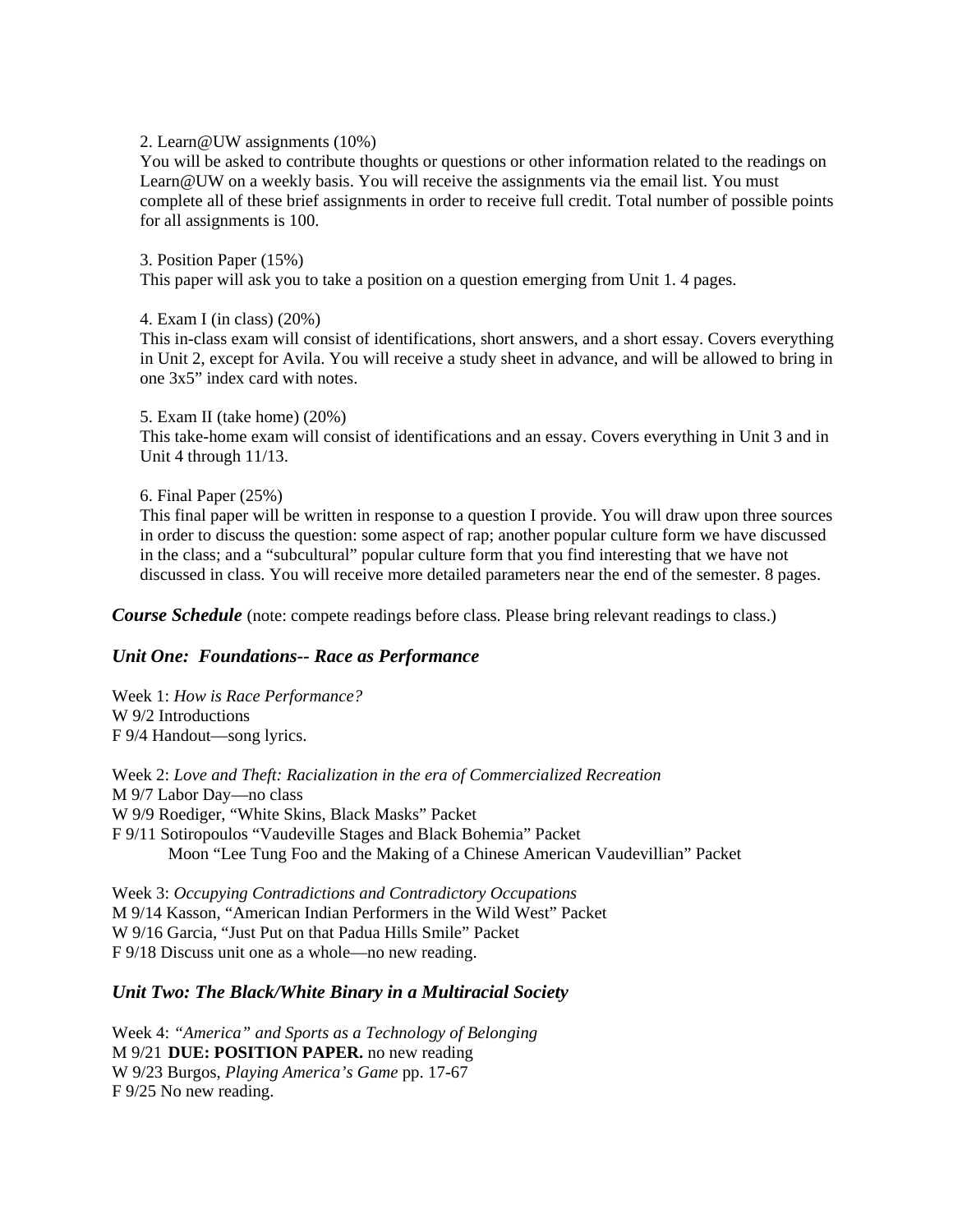Week 5: *Sports and Segregation's Contradictions* 

M 9/28 Burgos *Playing America's Game* pp. 71-176

W 9/30 Streible, "Race and the Reception of Jack Johnson Films" Packet

España-Maram, "From the 'Living Doll' to the 'Bolo Puncher': Prizefighting…" Packet

F 10/2 Hamilton, "I'm the Queen of the Bitches" Packet

Week 6: *The Cultural Imaginary of Immigration Before WWII* 

M 10/5 Beltrán, "Dolores Del Rio, the 1st 'Latin Invasion,' & Hollywood's Transition to Sound" Packet Lim, "'I Protest: Anna May Wong and the Performance of Modernity" Packet

W 10/7 Ramírez, *The Woman in the Zoot Suit* pp. ix-xx;1-54 Cosgrove, "The Zoot Suit and Style Warfare" Packet

F 10/9 Ramírez, pp. 55-82.

Week 7: *War and Postwar Shifts in the Stakes of Racialization*  M 10/12 Ramírez, pp. 83-148. W 10/14 Maira, "To Be Young, Brown and Hip: Race, Gender and Sexuality in Indian American Youth Culture" Packet Lieu, "Remembering 'the Nation' Through Pageantry: Femininity and the Politics of Vietnamese

Womanhood in the *Hoa Hau Ao Dai* Contest" Packet

F 10/16 Subcultures workshop—discuss Ramírez, Haira and Lieu together. No new reading.

### *Unit Three: Suburbanization, "Integration" and the New Geography of Race*

Week 8 *How did Suburbanization affect Racialization?* M 10/19 **IN-CLASS EXAM**. no new reading W 10/21 Avila, *Popular Culture in the Age of White Flight,* pp. 1-64 F 10/23 Avila, *Popular Culture in the Age of White Flight,* pp. 65-105

Week 9: *Is This What Integration Looks Like?* M 10/26 Avila, *Popular Culture in the Age of White Flight* pp. 106-184 W 10/28 Avila, *Popular Culture in the Age of White Flight,* pp. 185-206 F 10/30 Burgos, *Playing America's Game*, pp. 179-226

Week 10: *"Integration" vs. Multiracial Spaces*  M 11/2 Garcia, "Memories of El Monte: Dance Halls and Youth Culture…"

#### *Unit Four: Culture Industries and the Marketing of Oppositional (?) Voices*

W 11/4 Smith, *Dancing in the Street,* pp. 54-93. F 11/6 Smith, *Dancing in the Street,* pp. 94-138.

Week 11 *Social Movements and Consumer Markets* M 11/9 Smith, *Dancing in the Street,* pp. 139-208 W 11/11 Smith, *Dancing in the Street,* pp. 209-246 F 11/13 Broyles-Gonzáles, "El Teatro Campesino & the Mexican Popular Performance..." Packet

Week 12: *Social Movements and "Authentic" Voice*  M 11/16 **DUE: TAKE HOME EXAM** no new reading. W 11/18 Habell-Pallán, "'No Cultural Icon: Marisela Norte and Spoken Word—East LA Noir and the US-Mexican Border" Packet F 11/20 Chang, "The Culture Assassins" and "Becoming the Hip-Hop Generation" Packet